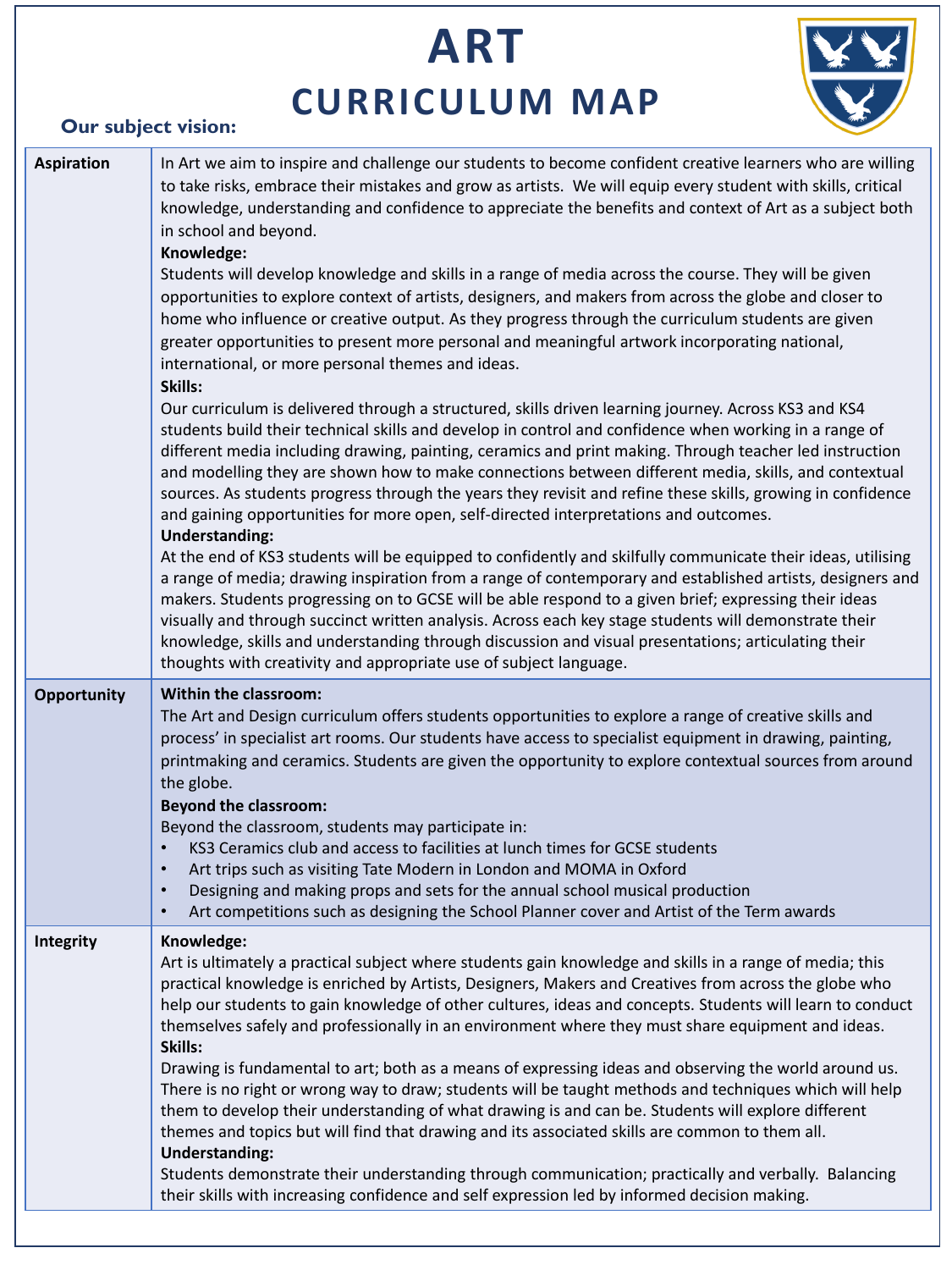# **SUBJECT CURRICULUM MAP: KS3**

**ea** 

**9**

# **[Ceramics -](#page-3-0) Story pots**

Students will hand build pots and vessels which use decoration to convey a story or message. They will be introduced to the work of Grayson Perry as a starting point in the development of their own ideas. Influences will be taken from ancient Greek & Roman amphora in conjunction with contemporary artists such as Perry, Kate Malone and Michael Craig Martin.

Students will build upon prior work in ceramics to further develop their studio practice and learn new skills in making. Each student will plan and build their pot using coiling adding decoration using sgraffito, relief, slips and glazes.

- **Extra-curricular opportunities:** Set decoration for the school show **Competitions** 
	- Ceramics club

### **[Extinction](#page-3-0)**

Students will use a range of media, building on existing skills and knowledge. They will develop ideas and outcomes for work that will raise awareness and ask questions relating to man's impact on the environment.

Students will explore the work of artists like Andy Warhol, Sonny, Tim Flache and Barbara Kruger use their work to highlight issues and convey a strong message.

- ➢ Assessment will take place throughout each project. Students will be encouraged to reflect on their work and set targets for progress.
- ➢ Teachers will evaluate students progress using mastery identifiers (Emerging; Developing; Secure; Fluent) during each project.

### **[Candy Skulls](#page-3-0)**

**K**

**S**

**4**

Students will produce mixed media outcomes responding to ideas of life and death in art. They will respond to a range of historical and cultural traditions primarily focused on Day of the Dead and Dutch *golden age* still life.

Students will be introduced to new skills in print making (reduction printing) as well as revisiting monoprinting. Drawing and painting skills will be developed further giving students the opportunity to explore how different media can be brought together in one piece.

# **[Portraiture](#page-3-0)**

Students will develop and refine their observational drawing skills through looking at the complexities of the human face. They will explore the formal elements and proportion to produce a tonal portrait drawing.

Students will be introduced to a range of new skills alongside the work of portrait artists from across cultures and movements: from Kahlo and Klimt to Amy Sherald and Kehinde Wiley.

Monoprinting and painting will be introduced giving students opportunity to explore different methods of mark making and colour mixing ahead of developing ideas for a self-portrait outcome influenced by their own choice of artist.



# **[Monster buildings](#page-3-0)**

Students will explore ideas in a range of media using architecture as their starting points influenced by the work of contemporary artists from across the globe (Stephen Wiltshire, Beomsik Won, Sarah Morris, Stephen Gardner, Simon Ling, EVOL)

Students will revisit and build upon core skills in drawing, painting, collage and ceramics. Refining existing skills, learning new methods, analysing and evaluating their progress to gain confidence in a range of media. They will explore how ideas are developed making connections between the different artists, media, skills and techniques to produce a range of outcomes.

### **Suggested Trips and visits**

Ashmolean Museum Natural History & Pitt Rivers Museum Modern Art Oxford Compton Verney The story Museum



### **[Mythical Creatures](#page-3-0)**

Students will explore a range of skills influenced by the myths, monsters, legends and stories of cultures from across the globe and timeline. From the Minotaur to the Gruffalo and Toy Story students will use drawing, ceramics and collage to develop ideas and invent their own creatures. They will be introduced to techniques of observational drawing which will underpin their journey trough KS3 and KS4 in Art and Design. Students will be given the opportunity to develop ideas and produce outcomes in a range of media making connections with the work of artists, writers and illustrators like Anka Buchler, Hannah Hoch and the Oaxacan wood carvers of Mexico.

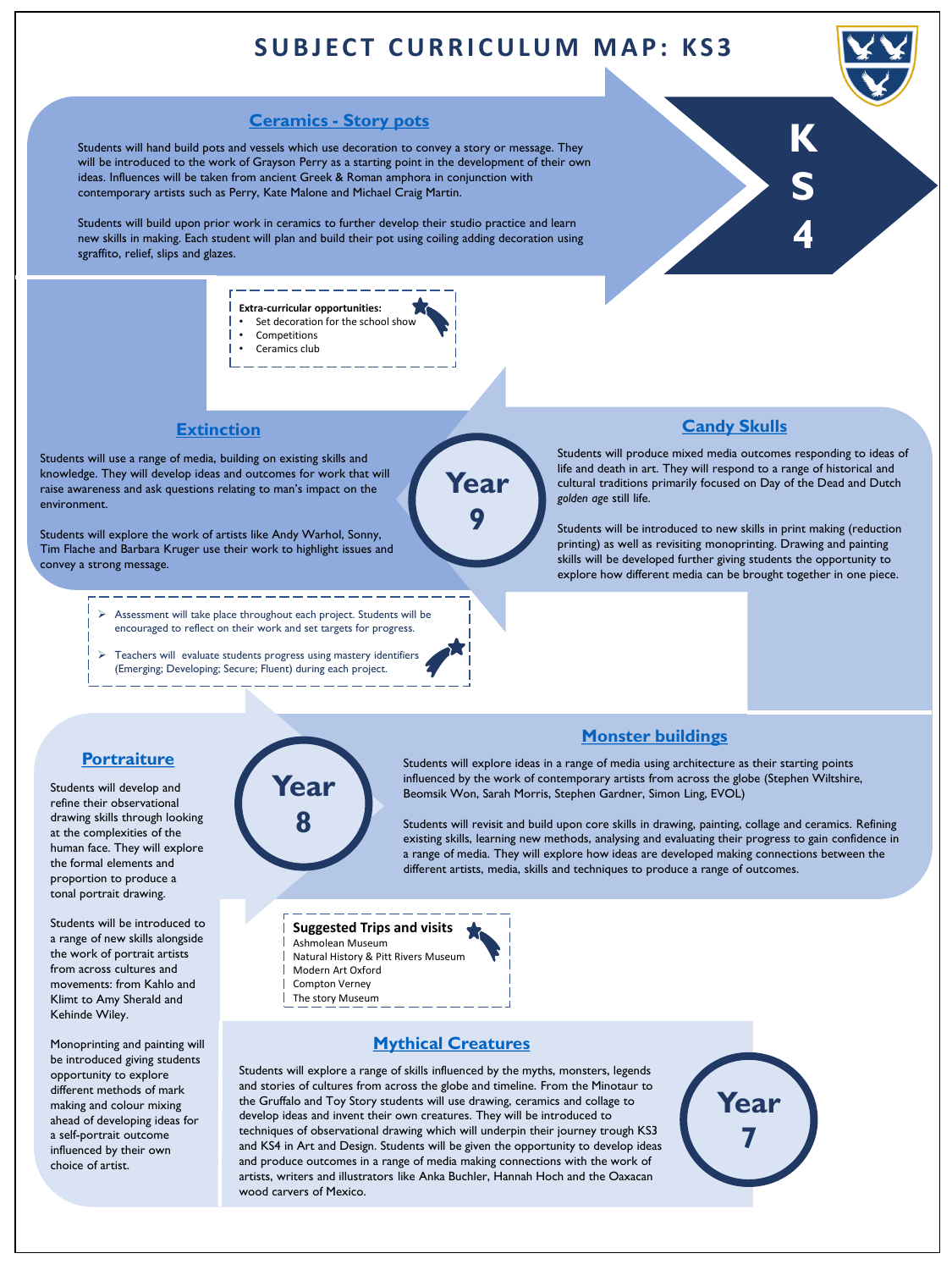# **SUBJECT CURRICULUM MAP: KS4**

# *Further study*

- A Level Art; Graphics; Textiles; 3D
- College: Art Design and Media
- Art foundation courses
- Undergraduate degree courses linked to the career paths below.

# *Career pathways*

| Fine art        | Textile design        |
|-----------------|-----------------------|
| Printmaking     | <b>Fashion design</b> |
| Animation       | Craft & making        |
| Interior design | Advertising           |
| Architecture    | Costume design        |
| Set design      | Web design            |
| Photography     | and so much n         |
| <b>Teaching</b> |                       |
| Graphic design  |                       |
|                 |                       |

# Summer sunnexam

- $\geq 2$  day practical exam where students will produce outcomes for your exam project.
- This usually takes place around the early May bank holiday and marks the end of the GCSE art course

The exam (ESA) project is assessed using the same 4 Objectives as the coursework portfolio and accounts for 40% of the final grade

**[Coursework portfolio development](#page-4-0)**

Students will continue to explore, develop and refine their ideas ensuring that the AOs are met. They are working towards the production of their

Student will reflect upon their portfolio and set targets for development in

### **Externally Set [Assignment \(Exam\)](#page-4-0)**

The exam (ESA) is set by the board and released to students in January.

It will have a theme (usually a word or words) which students have to respond to meeting all of the assessment objectives.

Students will follow the same structure of developing ideas they have learnt for the coursework portfolio.

The final exam is 10 hours across 2 days where students must produce their outcomes (AO4) The remaining AOs (75%) are worked on in class prior to the exam date.

# Mock exam

2 day practical exam where students **realise their intentions** (produce outcomes – AO4) for their portfolio project.

**Year** 

**10**

There are 4 equally weighted assessment objectives (AO's): The portfolio will build evidence towards these objectives throughout the course and is worth 60% of the final grade.

collaboration with their teacher.

- AO1 Develop ideas (researching artists)
- AO2 Exploring ideas (experiments in different media)
- AO3 Recording ideas (drawing, photographs, annotations etc.)
- AO4 Realising intentions (outcomes)

# **Trips and visits:**

- Museum or gallery visit:
- Ashmolean
- Pitt Rivers
- Modern Art Oxford **Tate Modern**
- 

### **[Introductory skills workshops](#page-4-0)**

final outcomes during the Year 11 Mock exam.

Students will be introduced to the structure and requirements of the GCSE course through skills workshops and projects. Each workshop will give students the opportunity to draw upon the skills and knowledge gained at KS3 alongside learning new media and techniques in print making, drawing and painting.

Workshops and skills will be linked to the work of artists; students will be given the opportunity to analyse the work of others and make connections to the development of their own ideas. Students will learn how to present their work to demonstrate connections both visually and through written annotations.

# *Summer mock exam:*

1 day practical exam which will contribute to your portfolio and test your skills.

### **[Coursework portfolio](#page-4-0)  development**

Students will use the work completed in their introductory workshops as a starting point for the development of their coursework portfolio.

A theme will be set and students will develop ideas in response to that theme by researching the work of artists and exploring the potential and limitations of different media and techniques. They will work towards the production of an outcome or outcomes for the project which reflects the development work in their portfolio and the AO's.

Students will be encouraged to be independent and put their own stamp on the project by making it personal to them through their selection of artists and source material.





more!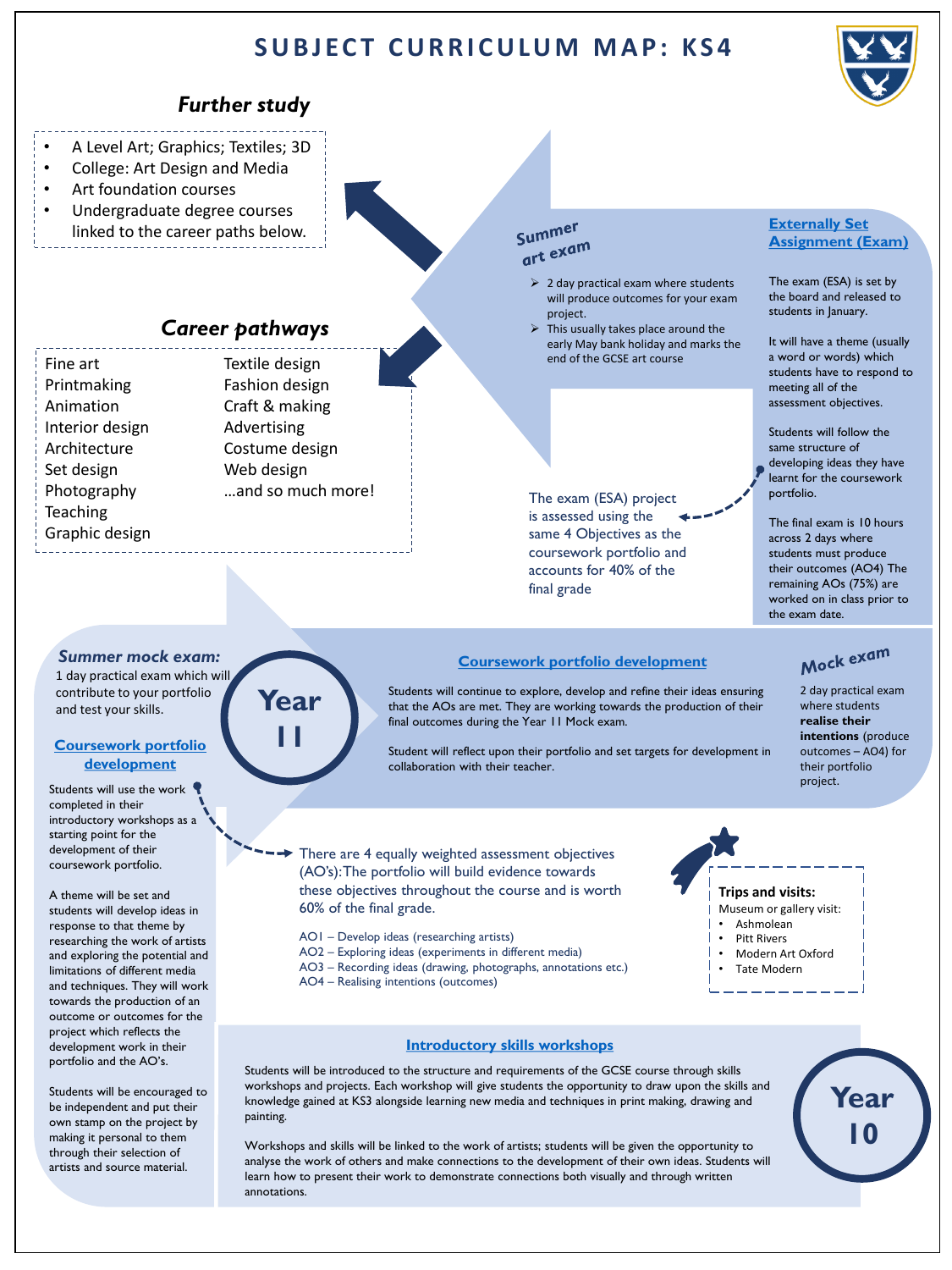<span id="page-3-0"></span>